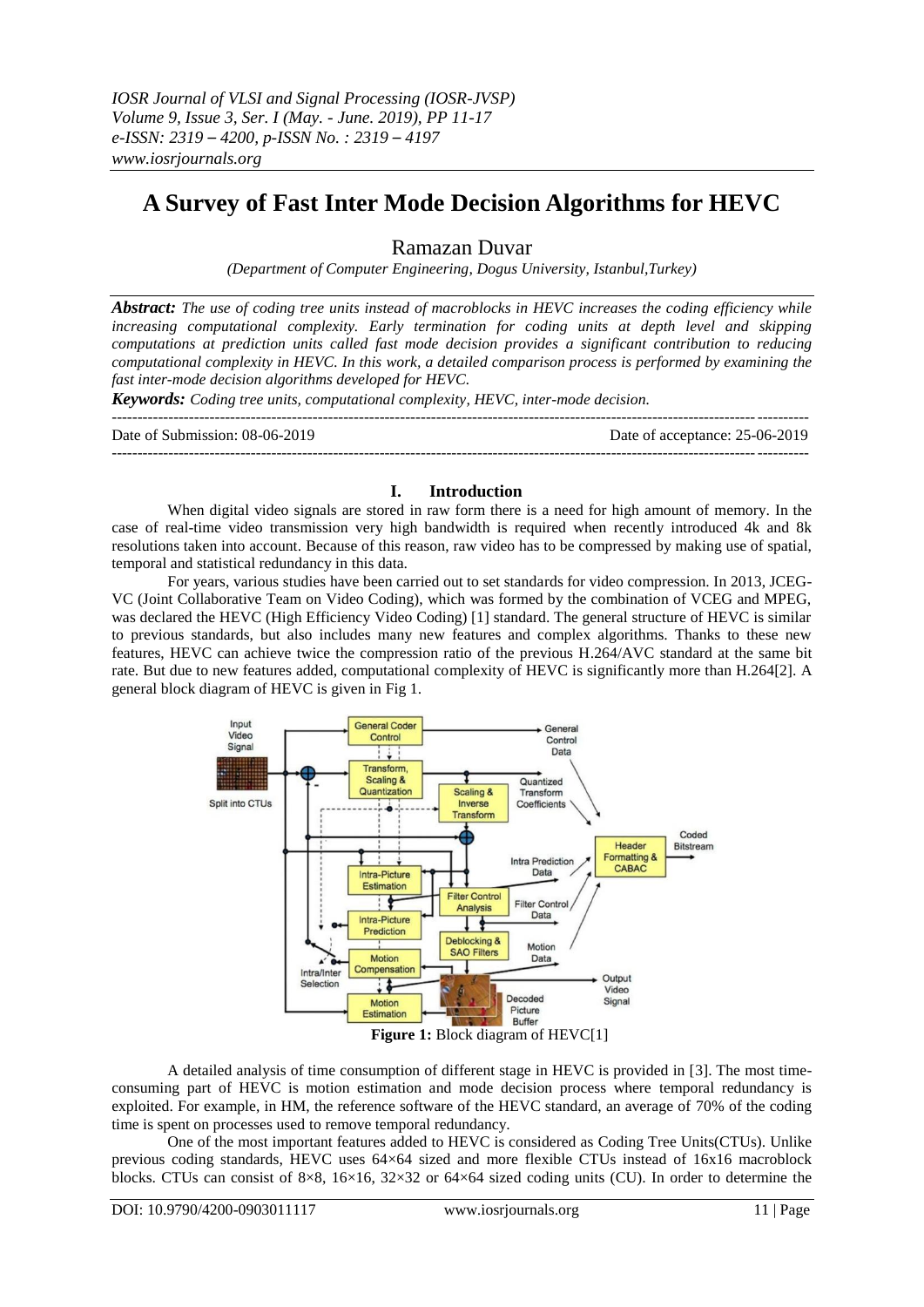optimal CTU structure, motion estimation and ratedistortion (RD) costcomputations are performed on the prediction units(PU), which increases the coding performance and the computational complexity of the HEVC. There are many studies presented in the literature under the name of fast mode decision in order to reduce the computationalcomplexity originating from these operations.

In the second part of this study, the procedures performed during the formation of the CTU in HEVC are described. In the third chapter, fast inter-mode selection algorithms in the literature are examined. In the fourth section, the performance comparison of these methods are given and evaluated.

#### **II. A Detailed Overview of the Quadtree Structure in HEVC**

In many video standards, group of pictures (GOP) are constructed by taking the original frames. The next step is to perform slice coding. In HEVC, CTUs and CUs are created in slice coding stage and motion estimation (ME) operations are performed using PU units of CUs. TUs (Transform Units) are used for residual coding. During the encoding process, the RD cost is computed and the structure of CUs in CTUs are determined. In addition to that, during the encoding of GOP structures, the reconstructed frames are also included in the ME process as a reference frame. A general flow chart of the procedures performed to determine the optimal tree structure in HEVC is given in Fig 2.

CU sizes can vary from  $8\times 8$  pixels to  $64\times 64$  pixels. The CU size is  $64\times 64$ , when the depth is 0, and the CU size is 8×8 when the depth is 3. The depth is initialized to 0 at the first step in mode decision. The skip mode is checked at the first stage of each depth, and if the best mode is skip mode, other operations are skipped. In the other case, inter-prediction and intra-prediction operations are performed using PUs. PU modes in HEVC are given in Fig. 3. After finding the mode with the lowest RD cost at the relevant depth, the CU is divided into 4 parts symmetrically to form 4 CUs.Same PU dividing operations are performed for these CUs as well. The structure of the block to be coded is created by performing RD cost calculations for all PU modes up to the maximum depth in a recursive way.

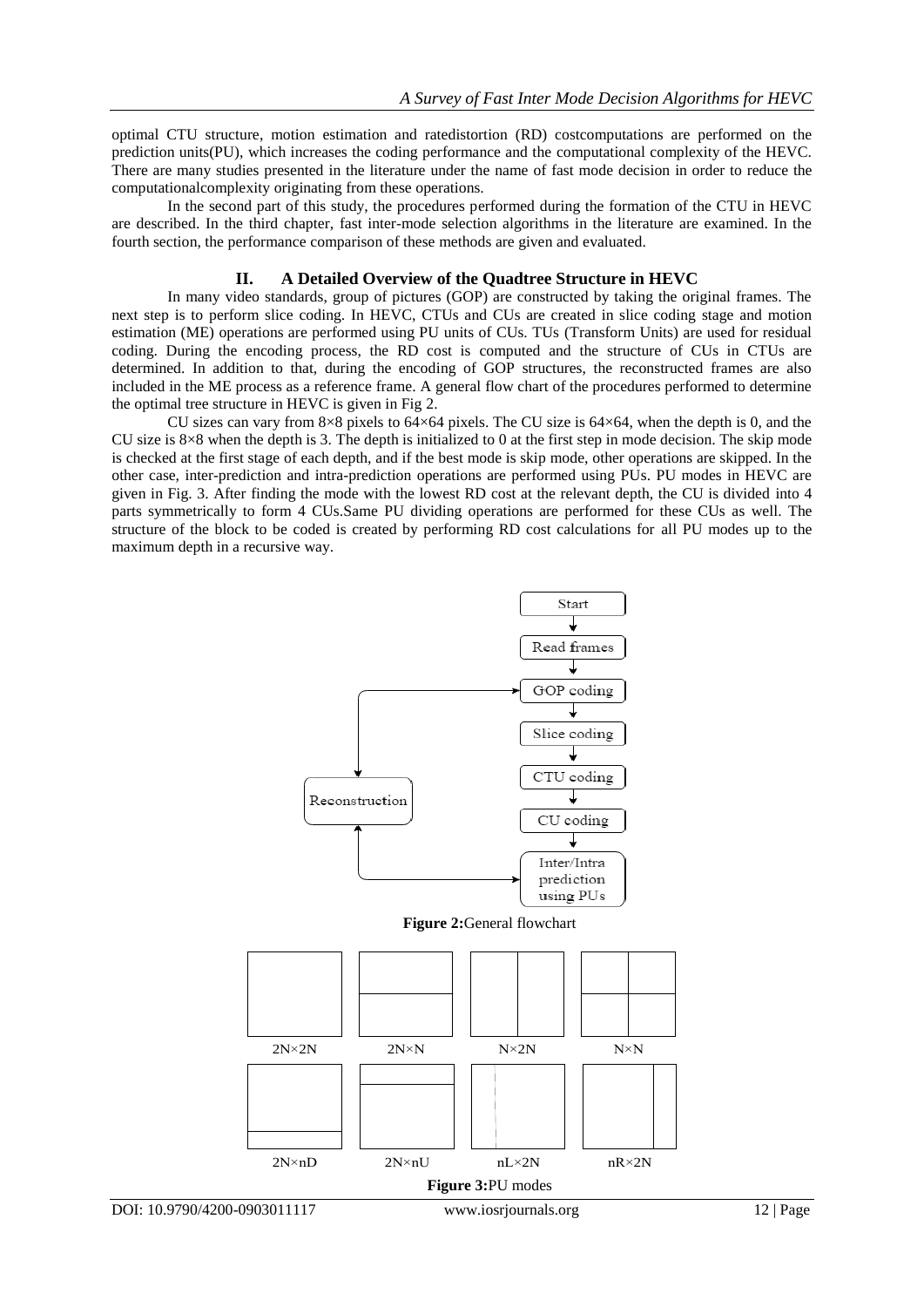**Mode Decision:** CTU, the coding unit in HEVC, consists of CUs. The CTU size is 64×64. According to the cost calculations, the CTU may consist of one or more CUs. Mode selection operations in HEVC is performed to the algorithm given in Fig.4.

CTUs can contain CUs with different depths according to RD cost computations at each level. Therefore, CTUs in each video frame to be encoded may have a different tree structure. Fig.5 shows a sample CU distribution of CTU and its tree structure.

In addition to these, CUs can also be composed of different PU modes according to the RD cost computation. Fig. 6 shows the CUs selected during encoding of  $2<sup>nd</sup>$  frame of the "Basketball Pass" sequence and the PU modes selected for these CUs.

**Motion Estimation:** In HEVC, similar to other encoders, full and sparse search algorithms are used for ME process. In HEVC, SAD approach is used as the block matching criterion during ME process. Test Zone Search [4] algorithm used in HEVC for fast ME computation can be considered as a combined version of diamond and grid search. After the motion estimation is performed, the residual coding and the number of bit required to encode motion vectors are used to decide CTU.

**RD Cost Computations:** Lagrangian coder control is generally used in video encoders to handle rate-distortion optimization. In HEVC, the Lagrangian multiplier is determined using the QP parameter. This procedure is given in (1). The value calculated according to (1) is used in quantization operations performed during mode selection, motion estimation and coding of residual data.

 $\lambda = \alpha \times Q^2$ 



**Figure 4:**Illustration of CU splitting and mode decision

(1)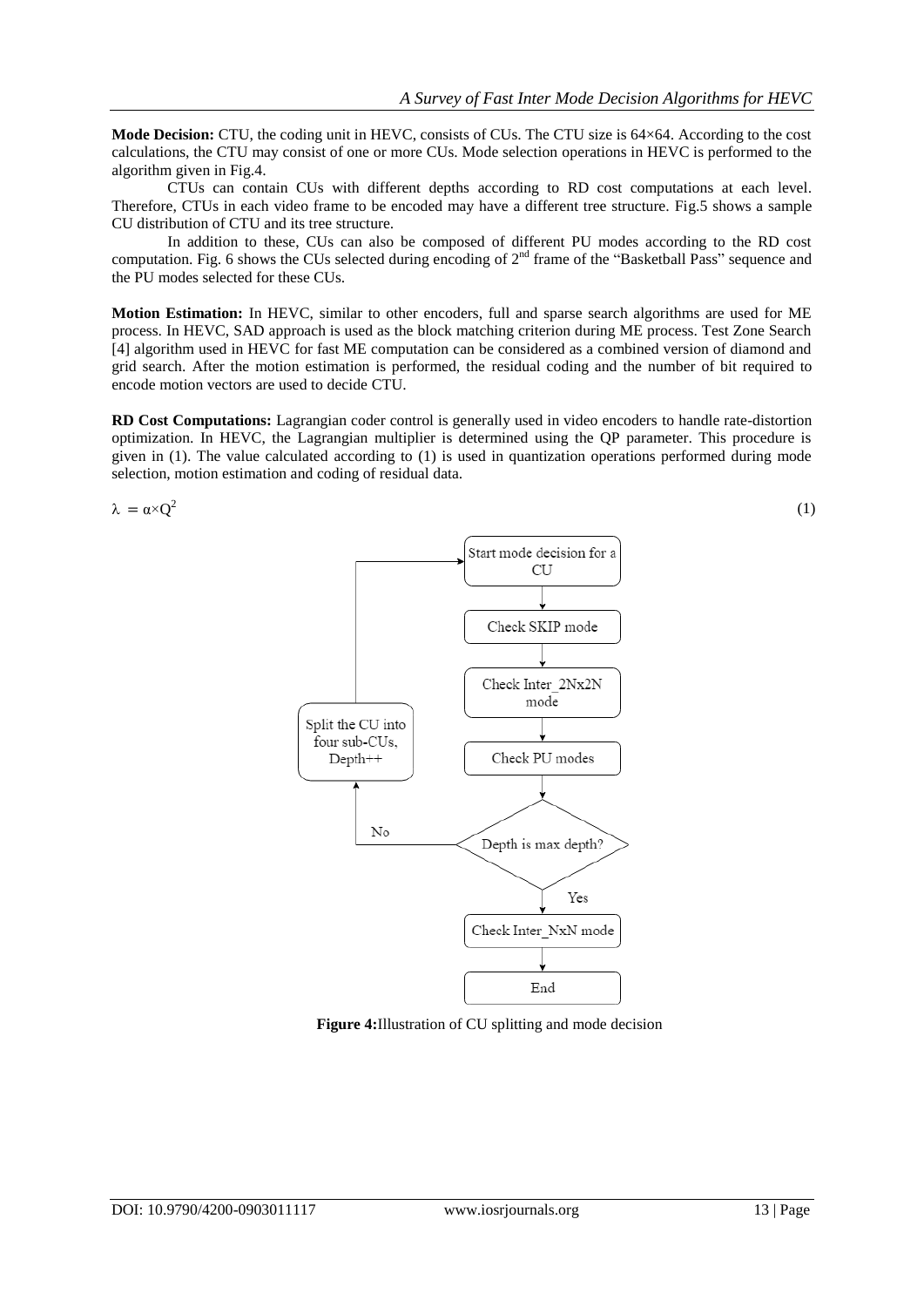

**Figure 5:**A sample quadtree structure

In this equation, the  $\lambda$  symbol represents the Lagrangian multiplier while Q symbol represents the quantization step interval controlled by the QP parameter.

During mode decisions operations in HEVC, the encoder performs decision-making according to (2).

 $c^* = arg min (D_k(c) + \lambda \times R_k(c))$ , c $\in C_k$ 

$$
(2)
$$

In this equation,  $C_k$  represents the set of modes that can be selected,  $D_k(c)$  represents the SSD (Sum of Squared Difference) value between the original block and the reconstructed block, and  $R_k(c)$  denotes the amount of bit needed to encode motion vectors and residual data when using mode c.



**Figure 6:**Distribution of the CUs and PUs within CTUs for a frame of "BasketballPass" sequence

In Fig. 6, the regions within the white color represent the CUs, while the regions with green lines indicate the PUs selected for the CUs. The absence of a green line indicates that the CU size is selected as  $2N \times 2N$ .

# **III. Fast Inter Mode Decision Algorithms in the Literature**

While determining the CTU structure in HEVC, inter- and intra-predictions are performed for PU modes at various depths and appropriate CTU structure is decided. It is possible to reduce computational complexity by performing operations such as skip, early termination, and prediction in mode decision. There are methods implemented in HEVC reference software for speeding-up the mode decision.There are many studies on this subject in the literature as well. The mode decision methods presented in this study are divided into three sections as CU level, PUlevel and CU+PU level modes. Predicting the depth and early termination at a depth and skip calculations at other depths is considered as CU level and predicting the PU modes considered as PU level methods. In addition to them, there are methods that use both approaches.

Starting from HM version 3.2, various fast mode decision methods have been incorporated to the reference software. In Early Skip Detection (ESD), presented in [5], firstly motion estimation and RD cost calculation is performed. If the residual equal to 0 and the estimated motion vector is equal to motion vector of neighboring block, computations for PU modeare skipped. In the Coded Block Flag (CBF)[6] approach, if residual data is found to be 0 in any PU mode, operations are terminated for other PU modes at that depth. In the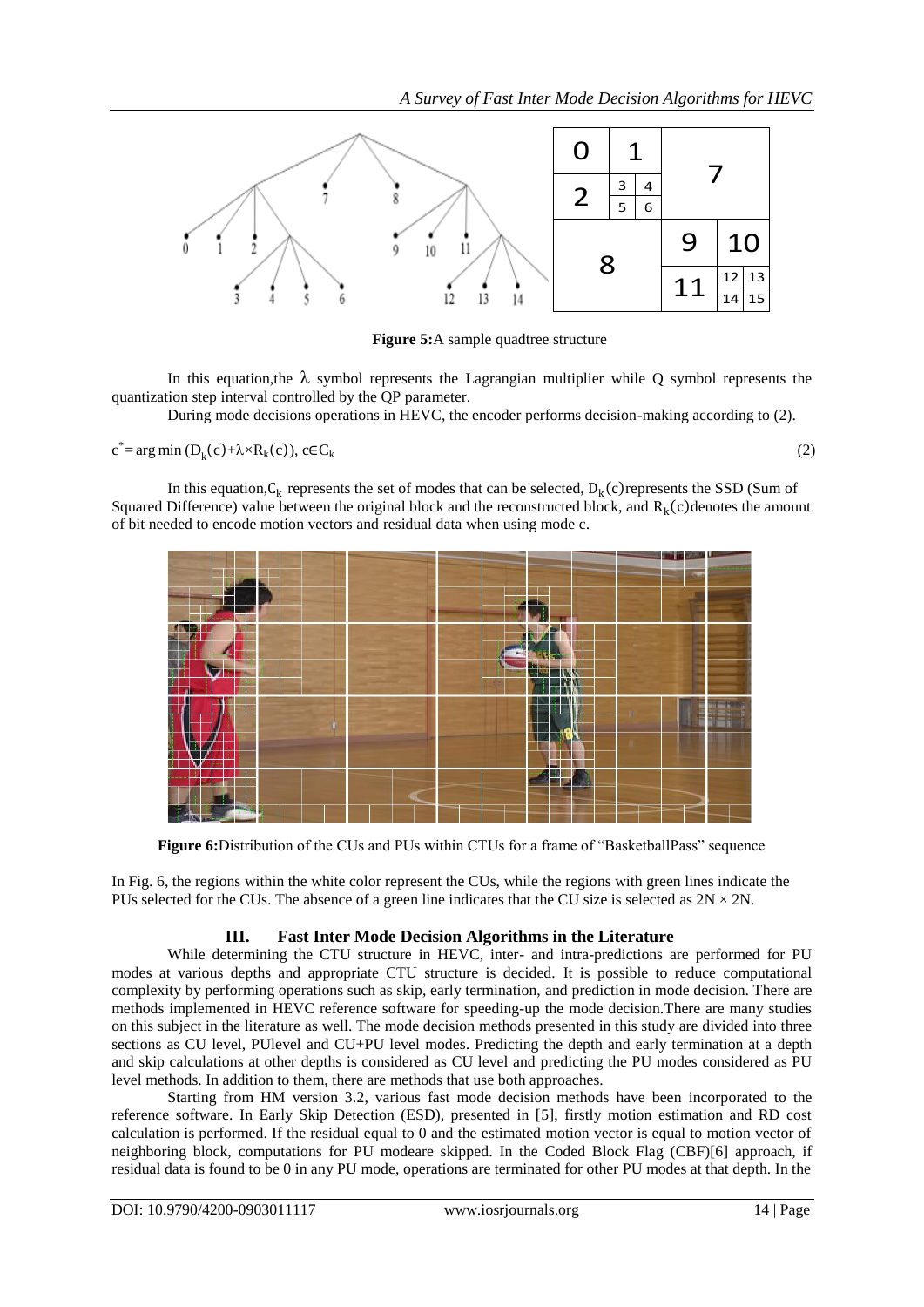CU Early Termination ECU[7] approach, after all PU modes have been tested, if the least cost is obtained in skip mode, early termination at depth level is carried out. These methods are deactivated in the reference software and can be enabledwhen required. By using these methods together, the total coding time can be reduced by up to 50% with an average loss of 2% on performance.

In [8], it is aimed to determine the estimated CU depth by using the CU depth calculated for neighboring blocks. In the meantime, the correlation between neighboring block and candidate block is utilized. A large correlation value means that a similar depth can be used for the candidate block. This method can reduce the total encoding time by up to 42% with a loss of 1.3%.

A Bayesian theorem-based algorithm is proposed to determine CU dimensions in [9]. In this study, the statistical analysis of coding costs isconsidered and the decision of early termination and skip mode for CUs is performed.

In the method proposed in [10], it is considered that homogeneous regions are encoded with larger and complex regions with smaller size CUs, and in this direction, a method which uses spatiotemporal relationships of pixels is developed for early termination at CU level.The proposed method can reduce the total encoding time by 49.6% with an average loss of 1.4%.

A machine learning-based method to determine CU depths is proposed in [11]. The coding cost and motion vectors were used as input data for the SVM (Support Vector Machine) based classifier. The proposed method can reduce computational complexity by an average of 51% with a loss of 1.98%.

In [12], the motion vectors and the residual data obtained by motion estimation for  $2N \times 2N$  blocks, depth information of neighboring blocks and the results of CBF approach were evaluated together in order to determine the CU depth level early. The proposed method can reduce computational complexity by an average of 51% with a loss of 1.1%.

The approach presented in [13], a depth range is determined for the CTU to be encoded using the standard deviation of depth levels of the CUs encoded previously. The proposed method resulted in a 42% reduction in total coding time with an average bit loss of 1.04%.

In [14], it is proposed to use the edge information in the blocks to estimate the appropriate PU modes. For this purpose, the edges of the CUs are determined using the Sobel operator and the appropriate PU mode is decided according to the orientation of these edges. This approach can reduce the coding time by up to 39% with a loss of 1.89%.

The presented method in [15], asymmetric PU modes are not used in depth 3 and depth 0, the RD cost estimation is performed for symmetric PU modes in other depths. Next, the estimation process is performed for asymmetric modes related to PU mode which gives the best results. The proposed method can reduce the total encoding time by up to 50% with a loss up to 1.3%.

The method presented in [16] is intended to find the appropriate CU depth as well as to find the appropriate PU mode. For this purpose, after motion estimation for 2N×2N mode, the distribution of residual data according to regions related to PU modes is evaluated and appropriate modes are decided according to this distribution. The proposed method can reduce the total coding time by an average of 80% with a loss of 4.5%.

It is proposed to decide the appropriate modes for CUs of size  $2N\times2N$  after estimation of N×N size PUs in [17]. In this approach, it is decided which modes to use according to the motion vector results obtained from N×N sized PUs.

The proposed algorithm in [18] consists of two stages. In the first stage, homogeneity and redundancy are checked and the appropriate depth is determined (Method 1), in the second stage, the PU modes are determined according to the homogeneity metric (Method 2).In order to determine homogeneity, the ratio of the average of the pixels in PUs to each other was used as a metric.

### **IV. Experimental Results**

The performance of the methods in HEVC is generally evaluated by using the metric proposed in [19] and the ∆T metric is computed as in (3). ∆B metric is computed from bitrate and PSNR values obtained by running the reference software for various QP values. In addition, the ratio of ∆B to ∆Tvalue is used to make a fair assessment. This metric is called ∆X.

$$
\Delta T = \frac{\text{Time}_{\text{reference}} - \text{Time}_{\text{proposed}}}{\text{Time}_{\text{reference}}} \times 100
$$
 (3)

Table 1, Table 2 and Table 3 show the performance of the CU-level methods, PU-level methods and the CU+PU-level methods in the LDB configuration, respectively. "Traffic", "Kimono", "ParkScene", "FourPeople", "Johnny" and "KrsitenAndSara" sequences were used for comparison.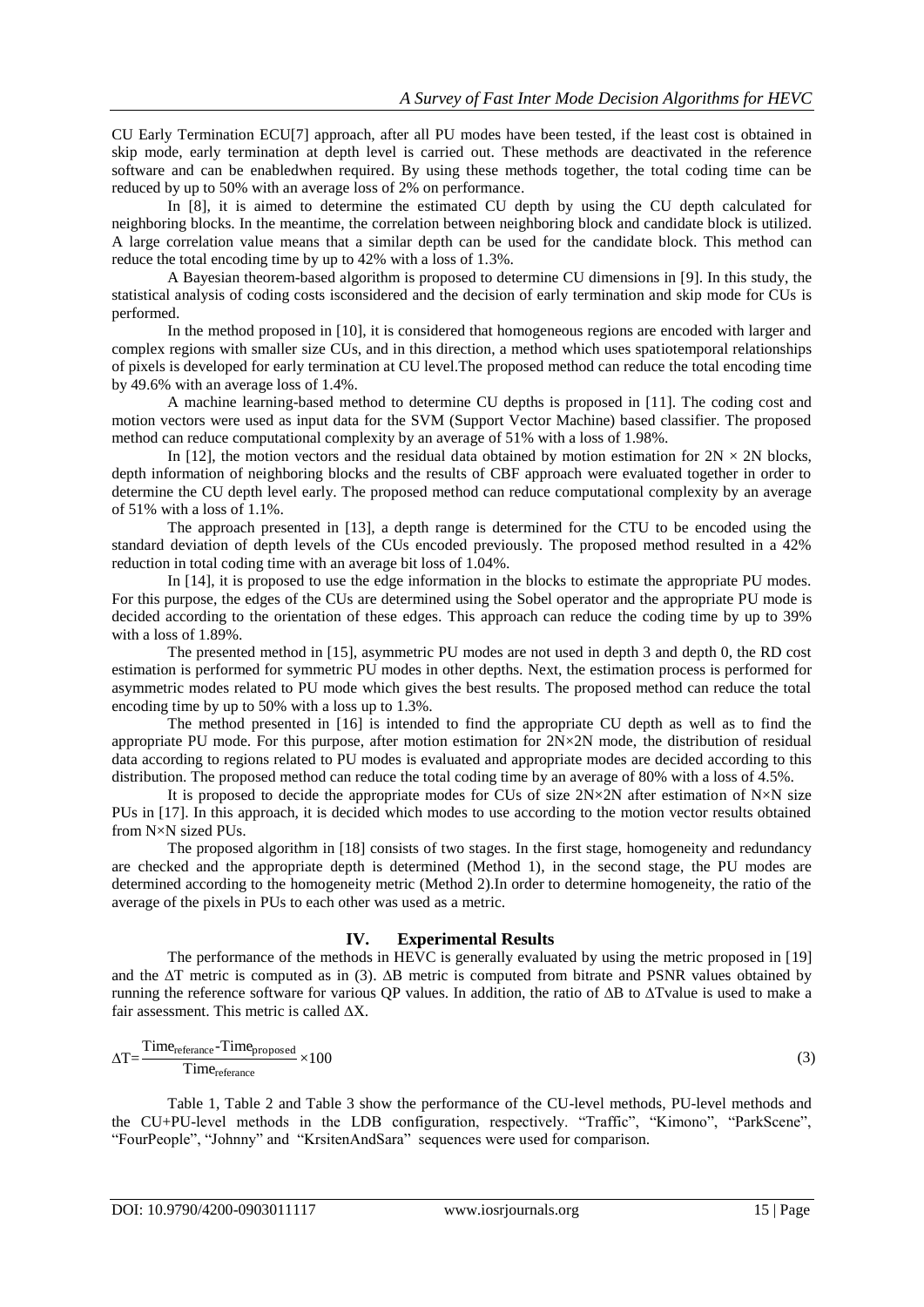| Methods                                                                                   | Traffic                  |                          |            | Kimono          |            |            | ParkScene  |            |            | FourPeople     |            |                | Johnny     |            |                | KristenAndSara |            |            |
|-------------------------------------------------------------------------------------------|--------------------------|--------------------------|------------|-----------------|------------|------------|------------|------------|------------|----------------|------------|----------------|------------|------------|----------------|----------------|------------|------------|
|                                                                                           | $\Delta B$               | $\Delta T$               | $\Delta X$ | $\overline{AB}$ | $\Delta T$ | $\Delta X$ | $\Delta B$ | $\Delta T$ | $\Delta X$ | $\Delta B$     | $\Delta T$ | $\Delta \rm X$ | $\Delta B$ | $\Delta T$ | $\Delta X$     | AB             | $\Delta T$ | $\Delta X$ |
| [8]                                                                                       | $\overline{\phantom{a}}$ | L.                       | ÷.         | 1.56            | 29.1       | 5.36       | 1.75       | 33.49      | 5.23       | 1.02           | 49.9       | 2.04           | 0.51       | 50.8       | 1.00           | 0.49           | 45.5       | 1,07       |
| [9]                                                                                       | 2.00                     | 41.3                     | 4.85       | 0.30            | 27.8       | 1.08       | 0.90       | 28.9       | 3.11       | 2.40           | 47.8       | 5.02           | 2.00       | 56.0       | 3.53           | 2.80           | 48.5       | 5.77       |
| $[10]$                                                                                    | L,                       | $\overline{\phantom{a}}$ | ÷.         | 1.18            | 58         | 2.03       | 0.80       | 60         | 1.33       | 1.30           | 82.0       | 1.58           | 1.45       | 86.0       | 1.68           | 1.73           | 81.0       | 2.14       |
| [11]                                                                                      | 2.0                      | 41.7                     |            | 0.8             | 47.9       |            | 1.1        | 48.3       |            | 1.6            | 65.6       |                | $-0.3$     | 73.9       |                | 0.5            | 69.6       |            |
| $[12]$                                                                                    | 2.00                     | 56.1                     | 3.57       | 2.0             | 56.1       | 3.57       | 1.50       | 47.8       | 3.13       | 2.80           | 66.4       | 4.21           | 2.50       | 70.9       | 3.52           | 2.30           | 68.2       | 3.37       |
| $[13]$                                                                                    | 1.30                     | 59.9                     | 2.18       | 1.00            | 44.3       | 2.26       | 1.30       | 56.5       | 2.30       | 1.40           | 66.3       | 2.11           | 1.10       | 70.3       | 1.56           | 0.90           | 65.6       | 1.37       |
| $[14]$                                                                                    | 1.10                     | 40.7                     | 2.70       | 0.6             | 42.2       | 1.42       | 1.04       | 39.6       | 2.62       | 0.83           | 45.5       | 1.82           | 0.58       | 46.0       | 1.26           | 0.84           | 45.6       | 1.84       |
| [18]<br>(Method1)                                                                         | 0.41                     | 51.6                     | 0.79       | 0.71            | 44.9       | 1.58       | 0.68       | 49.0       | 1.38       | 0.48           | 66.6       | 0.72           | 1.09       | 75.2       | 1.45           | 0.48           | 68.6       | 0.70       |
| $[5]+[6]$<br>$+[7]$                                                                       | 1.50                     | 56.5                     | 2.65       | 1.20            | 43.4       | 2.76       | 1.50       | 51.2       | 2.92       | 1.30           | 70.3       | 1.85           | 1.30       | 77.2       | 1.68           | 1.10           | 70.8       | 1.55       |
| Table 2: Performance Comparisons Between PU level Methods In Low Delay B Configuration    |                          |                          |            |                 |            |            |            |            |            |                |            |                |            |            |                |                |            |            |
| Methods                                                                                   | Traffic                  |                          |            | Kimono          |            |            | ParkScene  |            |            | FourPeople     |            | Johnny         |            |            | KristenAndSara |                |            |            |
|                                                                                           | $\Delta B$               | $\Delta T$               | $\Delta X$ | $\Delta B$      | $\Delta T$ | $\Delta X$ | $\Delta B$ | $\Delta T$ | $\Delta X$ | $\Delta B$     | $\Delta T$ | $\Delta X$     | $\Delta B$ | $\Delta T$ | $\Delta X$     | $\Delta B$     | $\Delta T$ | $\Delta X$ |
| $[14]$                                                                                    | 2.10                     | 39.2                     | 5.36       |                 |            |            |            |            |            | 2.03           | 34.6       | 5.86           | 1.87       | 33.9       | 5.51           |                |            |            |
| $[18]$<br>(Method2)                                                                       | 2.30                     | 41.0                     | 5.60       | 1.58            | 47.9       | 3.30       | 2.30       | 49.9       | 4.60       | 2.34           | 46.0       | 4.87           | 2.77       | 54.4       | 5.09           | 1.50           | 50.0       | 3.00       |
| Table 3: Performance Comparisons Between CU+PU level Methods In Low Delay B Configuration |                          |                          |            |                 |            |            |            |            |            |                |            |                |            |            |                |                |            |            |
| Methods                                                                                   | Traffic                  |                          |            | Kimono          |            |            | ParkScene  |            |            | FourPeople     |            |                | Johnny     |            |                | KristenAndSara |            |            |
|                                                                                           | $\Delta B$               | $\Delta T$               | $\Delta X$ | $\Delta B$      | $\Delta T$ | $\Delta X$ | $\Delta B$ | $\Delta T$ | $\Delta X$ | $\Delta B$     | $\Delta T$ | $\Delta X$     | $\Delta B$ | $\Delta T$ | $\Delta X$     | $\Delta B$     | $\Delta T$ | $\Delta X$ |
| $[16]$                                                                                    |                          |                          |            | 3.30            | 75.6       | 4.36       | 4.40       | 77.2       | 5.70       | 4.80           | 85.1       | 5.64           | 5.90       | 88.2       | 6.69           | 5.00           | 85.8       | 5.83       |
| $[17]$                                                                                    | 3.87                     | 60.0                     | 6.45       | 2.81            | 59.0       | 4.76       | 2.48       | 55.0       | 4.51       | $\overline{a}$ | ٠          | ÷,             | ٠          |            |                |                |            |            |
| $[18]$<br>$(Method1 +$<br>Method2)                                                        | 3.50                     | 65.6                     | 5.33       | 3.16            | 67.7       | 4.66       | 3.79       | 68.6       | 5.52       | 3.30           | 79.3       | 4.16           | 4.21       | 84.7       | 4.97           | 2.35           | 81.5       | 2.88       |

**Table 1: Performance Comparisons Between CU level Methods In Low Delay B Configuration**

Experimental results show that although all methods provide better results in some sequences compared to each other, CU and PU level methods reduce computational complexity by around 50% with acceptable bit losses. It is seen from the Table 3, computational complexity can be reduced to 80% in  $CU +$ PUlevel methods. In addition to these, the proposed method in [18], provides a good balance between coding efficiency and time savings compared to the state-of-the-art approaches considering all test sequences.

#### **V. Conclusion**

In this work, fast inter-mode decision approaches proposed for HEVC are compared. In HEVC, it is found that the coding units called CTU showed a tendency to increase the computational complexityto the older video coding standards according to the dimensions of the units depending on the frame sizes, and this trend makes a significant contribution to the reduction of the computational complexity of the HEVC reference software.

#### **References**

- [1] G. J.Sullivan, J. R.Ohm, W.-J.Han, T.Wiegand, Overview of the High Efficiency Video Coding (HEVC) standard, *IEEE Transactions on Circuits and Systems for Video Technology, 22(12),* 2012, 1648–1667.
- [2] J. R.Ohm, G. J.Sullivan, H.Schwarz, T. K.Tan, Wiegand T., Comparison of The Coding Efficiency of Video Coding Standards-Including High Efficiency Video Coding (HEVC), *IEEE Transactions on Circuits and Systems for Video Technology, 22(12)*, 2012, 1669-1684.
- [3] F.Bossen, B.Bross, K.Suhring, D.Flynn, HEVC Complexity and Implementation Analysis, *IEEE Transactions on Circuits and Systems for Video Technology,22(12),* 2012, 1685-1696.
- [4] X. Tang,S. Dai, C. Cai., An analysis of TZ Search Algorithm in JMVC, International Conference on Green Circuits and Systems (ICGCS), 2010, pp. 516-520.
- [5] R. H.Gweon, and Y. L.Lee, Early Termination of CU Encoding to Reduce HEVC Complexity, *Joint Collaborative Team on Video Coding*, F045, 2011, 1-4.
- [6] K. Choi, S. H.Park, E. S.Jang, Coding Tree Pruning Based CU Early Termination, *Joint Collaborative Team on Video Coding*, F092, 2011, 1-4.
- [7] J.Yang, J.Kim, K.Won, H.Lee, B.Jeon, Early SKIP Detection for HEVC, *Joint Collaborative Team on Video Coding*, G543, 2011, 1-4.
- [8] L.Shen, Z.Liu, X.Zhang, W.Zhao, Z.Zhang, An Effective CU Size Decision Method for HEVC Encoders, *IEEE Transactions on Multimedia, 15(2)*, 2013, 465-470.